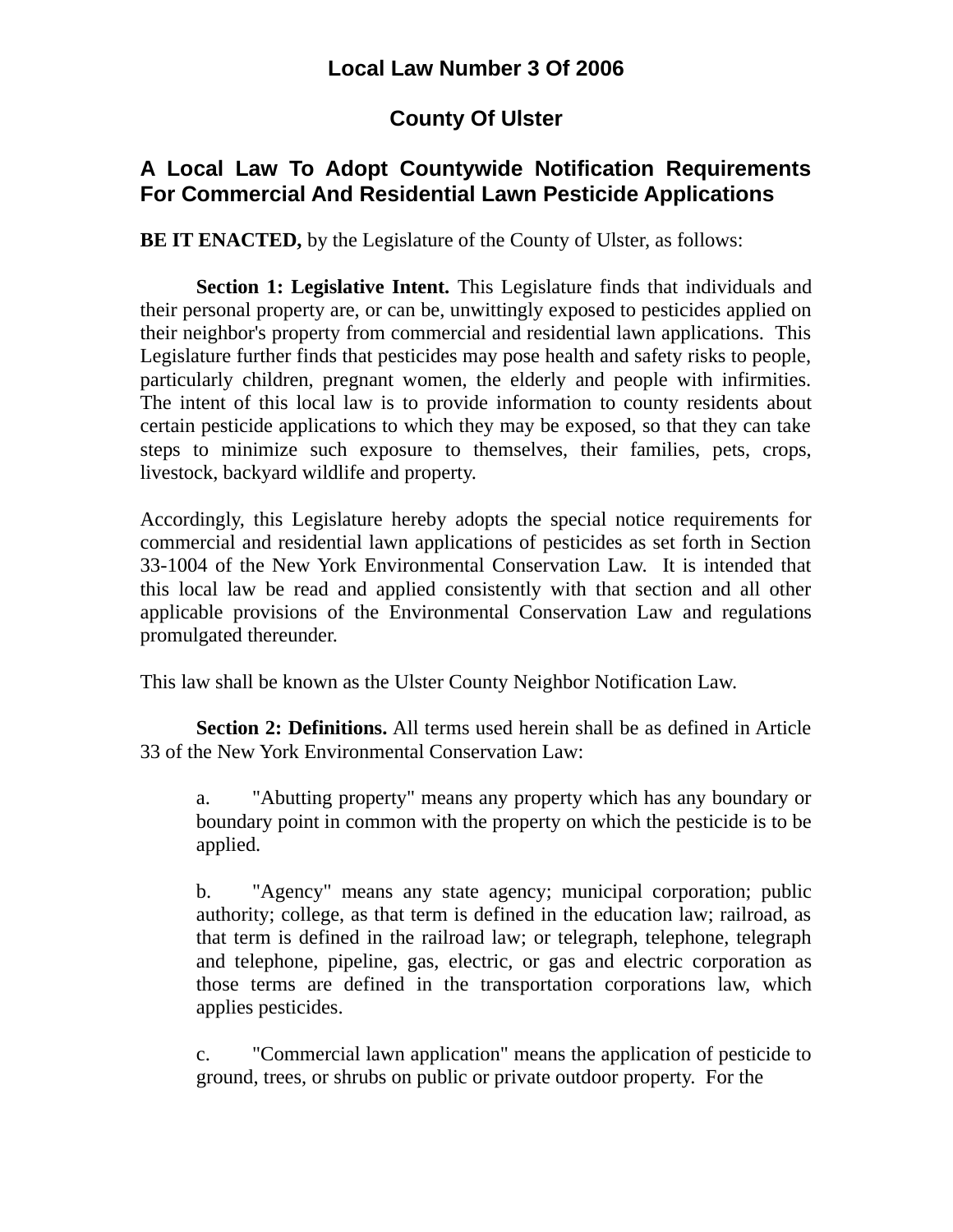### **- Page 2 -**

#### **Local Law Number 3 Of 2006**

# **County Of Ulster**

### **A Local Law To Adopt Countywide Notification Requirements For Commercial And Residential Lawn Pesticide Applications**

purposes of this Local Law the following shall not be considered commercial lawn application:

(1) the application of pesticide for the purpose of producing an agricultural commodity;

- (2) residential application of pesticides;
- (3) the application of pesticides around or near the foundation of a building for the purpose of indoor pest control;
- (4) the application of pesticides by or on behalf of agencies except that agencies shall be subject to visual notification requirements pursuant to section 33-1003 of the environmental conservation law where such application is within one hundred feet of a dwelling, multiple dwelling, public building or public park; and
- (5) the application of pesticides on golf courses or turf farms.
- d. "Commissioner" means the Commissioner of the New York State Department of Environmental Conservation.
- e. "Dwelling" means any building or structure or portion thereof which is occupied in whole or in part as the home, residence or sleeping place for one or two families.
- f. "General use pesticide" means a pesticide which does not meet the state criteria for a restricted pesticide as established under authority of section 33-0303 of the New York Environmental Conservation Law.
- g. "Multiple dwelling" means any dwelling which is to be occupied by or is occupied as the residence or home of three or more families living independently of each other.
- h. "Pesticide" means:
	- (1) any substance or mixture of substances intended for preventing, destroying, repelling, or mitigating any pest; and
	- (2) any substance or mixture of substances intended for use as a plant regulator, defoliant, or desiccant.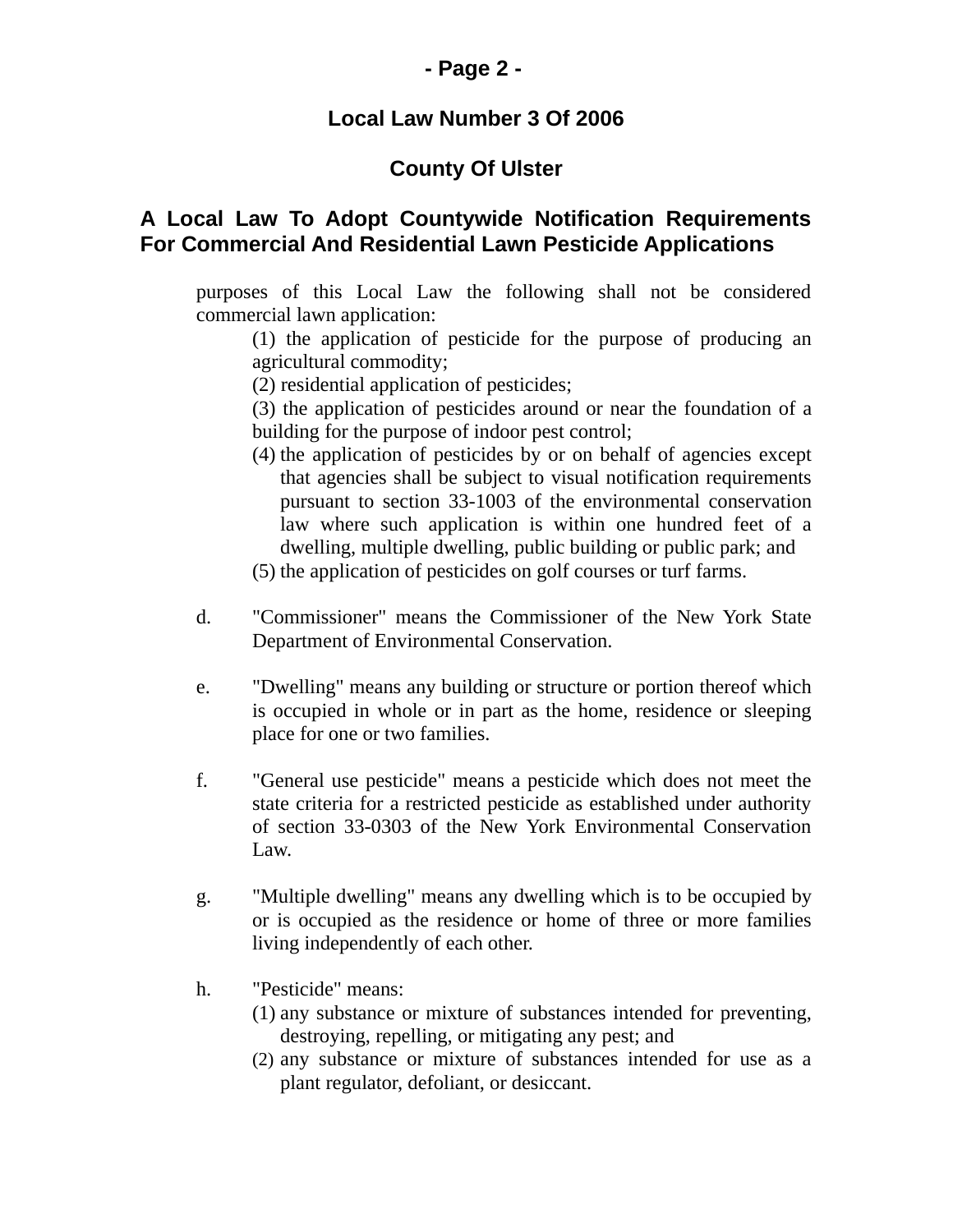### **- Page 3 -**

### **Local Law Number 3 Of 2006**

# **County Of Ulster**

### **A Local Law To Adopt Countywide Notification Requirements For Commercial And Residential Lawn Pesticide Applications**

- i. "Premises" means land and improvements or appurtenances or any part thereof.
- j. "Residential lawn application" means the application of general use pesticides to ground, trees, or shrubs on property owned by or leased to the individual making such application. For the purposes of this Local Law the following shall not be considered residential lawn application:
	- (1) the application of pesticides for the purpose of producing an agricultural commodity;
	- (2) the application of pesticides around or near the foundation of a building for the purpose of indoor pest control;
	- (3) the application of pesticides by or on behalf of agencies except that agencies shall be subject to visual notification requirements pursuant to section 33-1003 of the New York Environmental Conservation Law where such application is within one hundred feet of a dwelling, multiple dwelling, public building or public park; and
	- (4) the application of pesticides on golf courses or turf farms.

**Section 3: Notification Requirements for Commercial and Residential Lawn Applications**. The provisions in this section are adopted in their entirety and without exception, pursuant to section 33-1004 of the New York environmental conservation law.

#### a. Retail Consumer Information Sign.

(1) All retail establishments that sell general use pesticides for commercial or residential lawn application shall display a sign meeting standards, established by the Commissioner pursuant to subdivision one of section 33-1005 of the environmental conservation law, in a conspicuous place, and such sign shall be placed as close as possible to the place where such pesticides are displayed.

#### Prior Notification of Commercial Lawn Applications.

(1) At least forty-eight hours prior to any commercial lawn application of a pesticide, the person or business making such application shall supply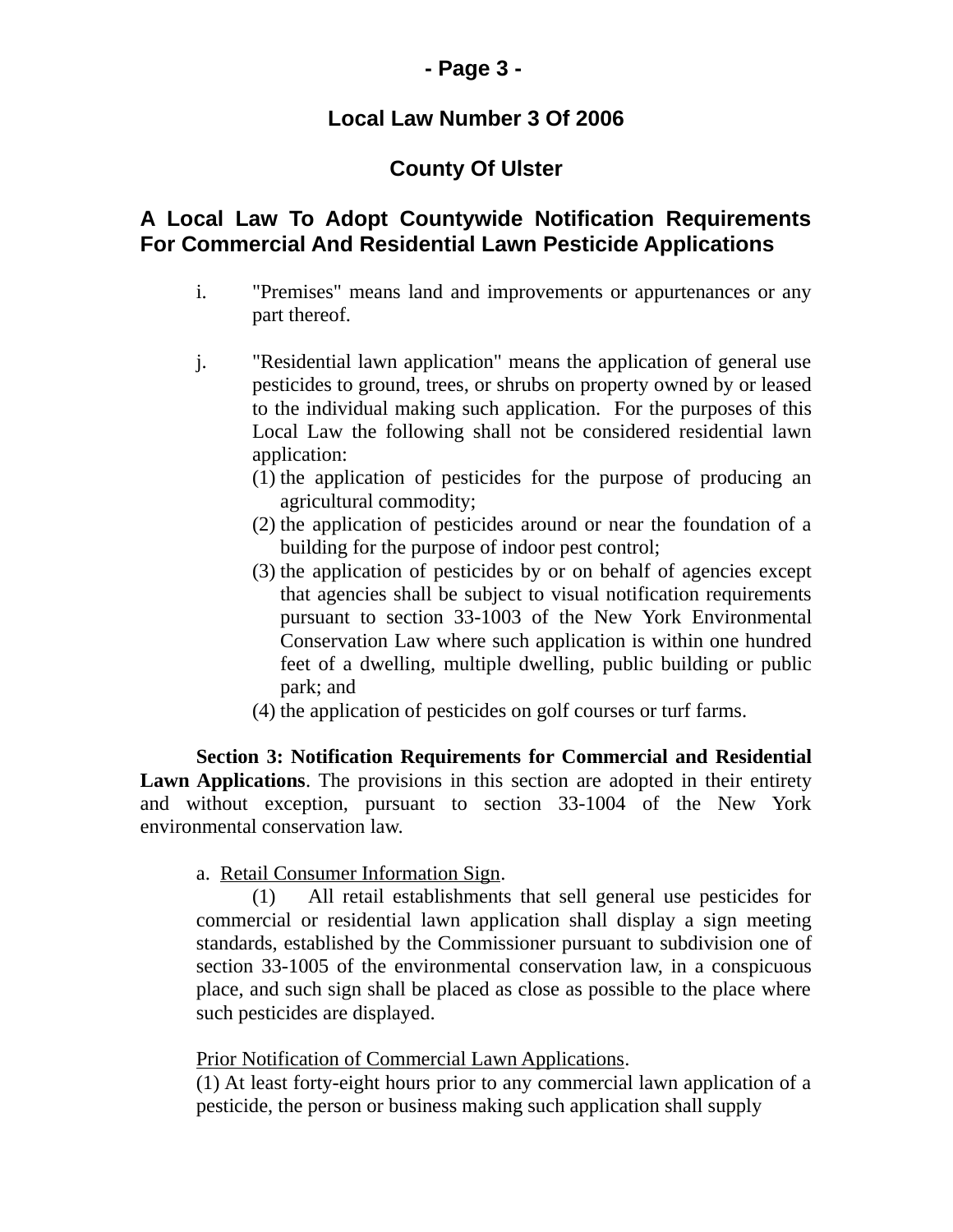#### **- Page 4 -**

#### **Local Law Number 3 Of 2006**

### **County Of Ulster**

#### **A Local Law To Adopt Countywide Notification Requirements For Commercial And Residential Lawn Pesticide Applications**

written notice, as defined in subdivision three of section 33-1005 of the environmental conservation law, to:

- A. occupants of all dwellings on abutting property with a boundary that is within one hundred fifty feet of the site of such application; and to
- B. owners, owners' agents, or other persons in a position of authority for all other types of premises that are on abutting property with a boundary that is within one hundred fifty feet of the site of such application. Owners or owners' agents of multiple family dwellings shall supply such written notice to the occupants of such multiple family dwellings and for all other types of premises, owners, owners' agents or other persons in a position of authority shall post such written notice in a manner specified by the Commissioner.
- (2) Such prior notification provisions shall not apply to the following:
	- A. the application of anti-microbial pesticides and anti-microbial products as defined by the Federal Insecticide, Fungicide, and Rodenticide Act (FIFRA) in 7 U.S.C. Section 136 (mm) and 136 q (h) (2);
	- B. the use of an aerosol product with a directed spray, in containers of eighteen fluid ounces or less, when used to protect individuals from an imminent threat from stinging and biting insects, including venomous spiders, bees, wasps and hornets. This section shall not exempt from notification the use of any fogger product or aerosol product that discharges to a wide area;
	- C. the use of non-volatile insect or rodent bait in a tamper resistant container;
	- D. the application of a pesticide classified by the United States Environmental Protection Agency as an exempt material under 40 CFR Part 152.25;
	- E. the application of a pesticide which the United States Environmental Protection Agency has determined satisfies its reduced risk criteria, including a biopesticide;
	- F. the use of boric acid and disodium octaborate tetrahydrate;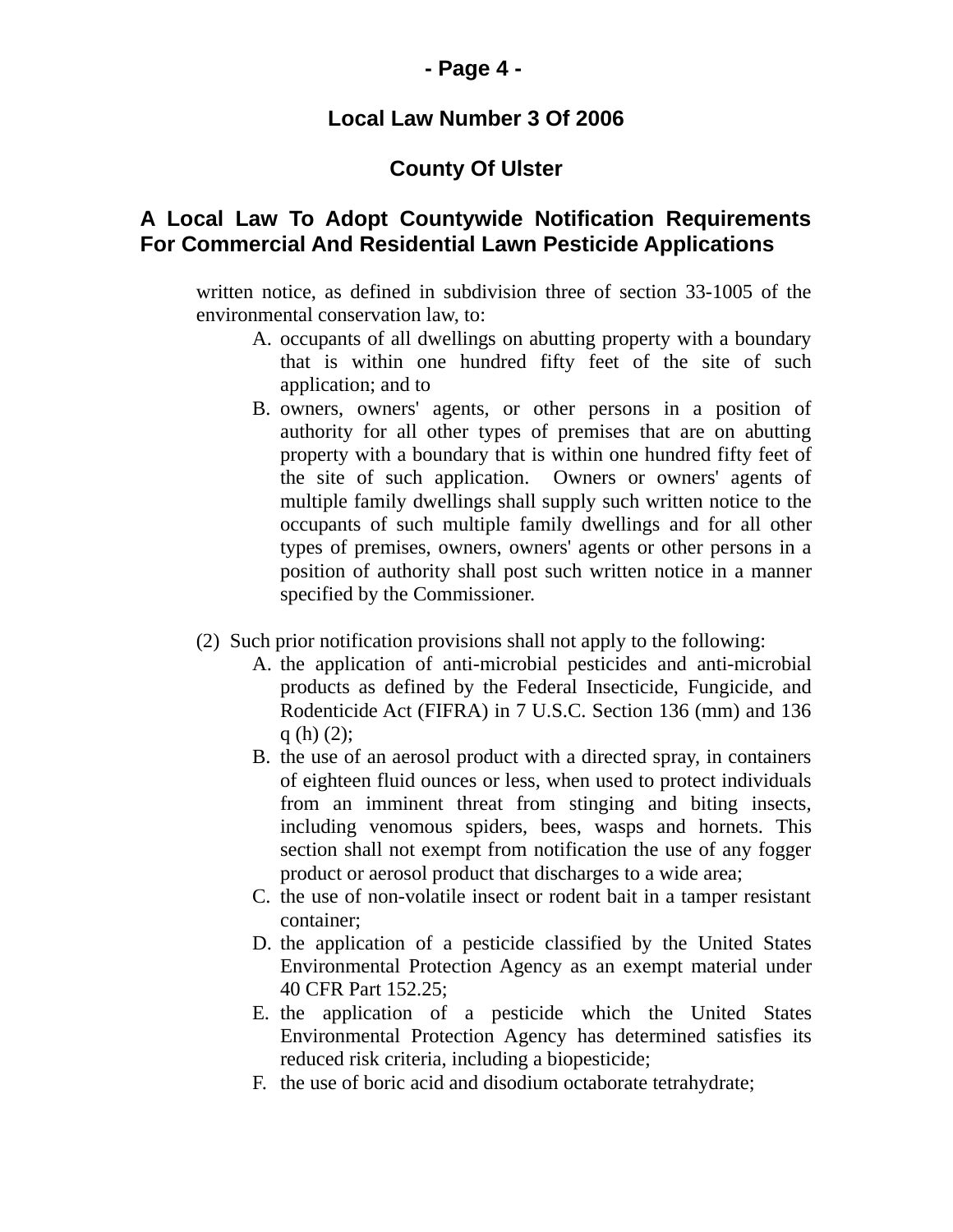### **- Page 5 -**

#### **Local Law Number 3 Of 2006**

# **County Of Ulster**

### **A Local Law To Adopt Countywide Notification Requirements For Commercial And Residential Lawn Pesticide Applications**

- G. the use of horticultural soap and oils that do not contain synthetic pesticides or synergists;
- H. the application of a granular pesticide, where granular pesticide means any ground applied solid pesticide that is not a dust or powder;
- I. the application of a pesticide by direct injection into a plant or the ground;
- J. the spot application of a pesticide, where spot application means the application of pesticide in a manually pressurized or nonpressurized container of thirty-two fluid ounces or less to an area of ground less than nine square feet;
- K. the application of a pesticide to the ground or turf of any cemetery; and
- L. an emergency application of a pesticide when necessary to protect against an imminent threat to human health, provided, however, that prior to any such emergency application, the person providing such application shall make a good faith effort to supply the written notice required pursuant to this title. Upon making an emergency application, the person making such application shall notify the Commissioner of the New York State Department of Health, using a form developed by such commissioner for such purposes that shall include minimally the name of the person making such application, the pesticide business registration number or certified applicator number of the person making such application, the location of such application, the date of such application, the product name and United States Environmental Protection Agency registration number of the pesticide applied and the reason for such application.
- c. Posting of Residential Lawn Applications.
	- (1) All persons performing residential lawn applications treating an area more than one hundred square feet shall affix markers to be placed within or along the perimeter of the area where pesticides will be applied. Markers are to be placed so as to be clearly visible to persons immediately outside the perimeter of such property. Such markers shall be posted at least twelve inches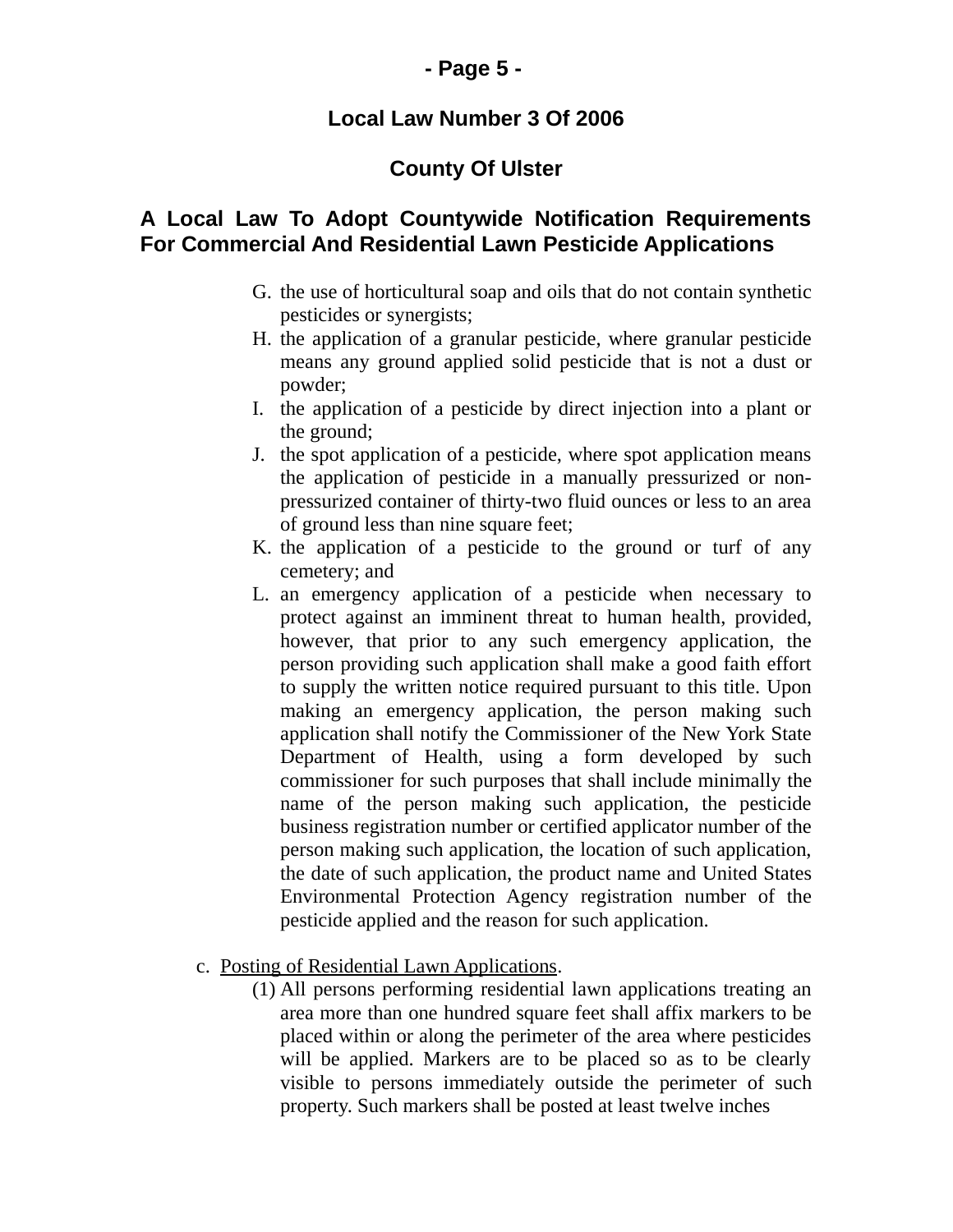#### **- Page 6 -**

#### **Local Law Number 3 Of 2006**

### **County Of Ulster**

### **A Local Law To Adopt Countywide Notification Requirements For Commercial And Residential Lawn Pesticide Applications**

 above the ground and shall be at least four inches by five inches in size.

(2) Such markers shall be in place on the day during which the pesticide is being applied and shall instruct persons not to enter the property and not to remove the signs for a period of at least twenty-four hours. Such instruction shall be printed boldly in letters at least three-eighths of an inch in height.

**Section 4: Enforcement.** Pursuant to section 33-1004 of the New York Environmental Conservation Law, the Ulster County Department of Health shall enforce the provisions of this local law administratively, provided that all sanctions, which shall be assessed after providing a hearing or opportunity to be heard, shall be as specified in Section 5 of this law and shall be payable to and deposited with Ulster County.

#### **Section 5: Penalties.**

- a . Administrative Sanctions.
	- (1) A person providing a commercial lawn application who violates any provision of this local law shall be liable for a civil penalty not to exceed five thousand dollars for a first violation, and not to exceed ten thousand dollars for a subsequent offense.
	- (2)An owner or owner's agent of a multiple dwelling or owner, owner's agent or a person in a position of authority for all other types of premises, who violates any rule or regulation pursuant to subdivision b(1)(B) of section 3 of this local law (Prior Notification of Commercial Lawn Applications), and a person who violates any provision of subdivision c of such section (Posting of Residential Lawn Applications), shall for a first such violation, in lieu of a penalty, be issued a written warning and shall also be issued educational materials prepared by the Commissioner pursuant to subdivision two of section 33-1005 of the New York Environmental Conservation Law. Such person shall, however, for a second violation, be liable for a civil penalty not to exceed one hundred dollars, and not to exceed two hundred fifty dollars for any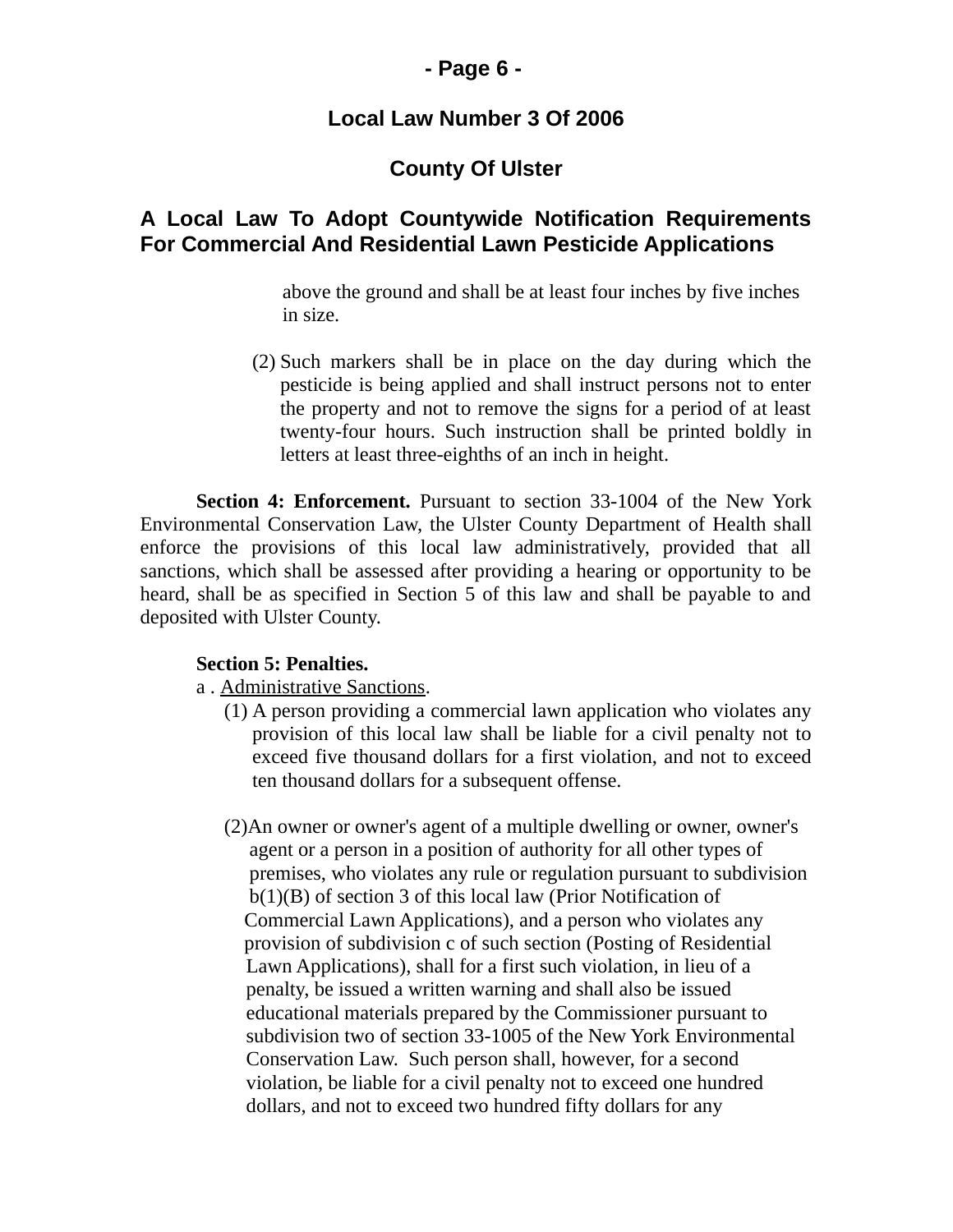### **- Page 7 -**

#### **Local Law Number 3 Of 2006**

#### **County Of Ulster**

#### **A Local Law To Adopt Countywide Notification Requirements For Commercial And Residential Lawn Pesticide Applications**

subsequent violation.

- (3)A person who violates the provisions of subdivision a of section 3 of this local law (Retail Consumer Information Sign) shall be issued a warning for the first violation and shall be provided seven days to correct such violation; and shall be liable for a civil penalty not to exceed one hundred dollars for a second violation, and not to exceed two hundred fifty dollars for a subsequent violation.
- b. Criminal Sanctions for Persons Providing Commercial Lawn Applications.
	- (1) Any person providing a commercial lawn application and having the culpable mental states defined in subdivision one or two of section 15.05 of the New York Penal Law who violates any provision of this local law, except an offense relating to the application of a general use pesticide, shall be guilty of a misdemeanor and, upon conviction thereof, shall be punished by a fine not to exceed five thousand dollars for each day during which such violation continues or by imprisonment for a term of not more than one year, or by both such fine and imprisonment. If the conviction is for a subsequent offense committed after a first conviction of such person under this subdivision, punishment shall be by a fine not to exceed ten thousand dollars for each day during which such violation continues or by imprisonment for a term of not more than one year, or by both such fine and imprisonment.
	- (2) Any person providing a commercial lawn application who violates any provision of this local law relating to the use of a general use pesticide shall be guilty of a violation and, upon conviction thereof, shall be punished by a fine not to exceed twenty-five hundred dollars. If the conviction is for a subsequent offense committed after the first such conviction of such person under this subdivision, punishment shall be a fine not to exceed five thousand dollars.